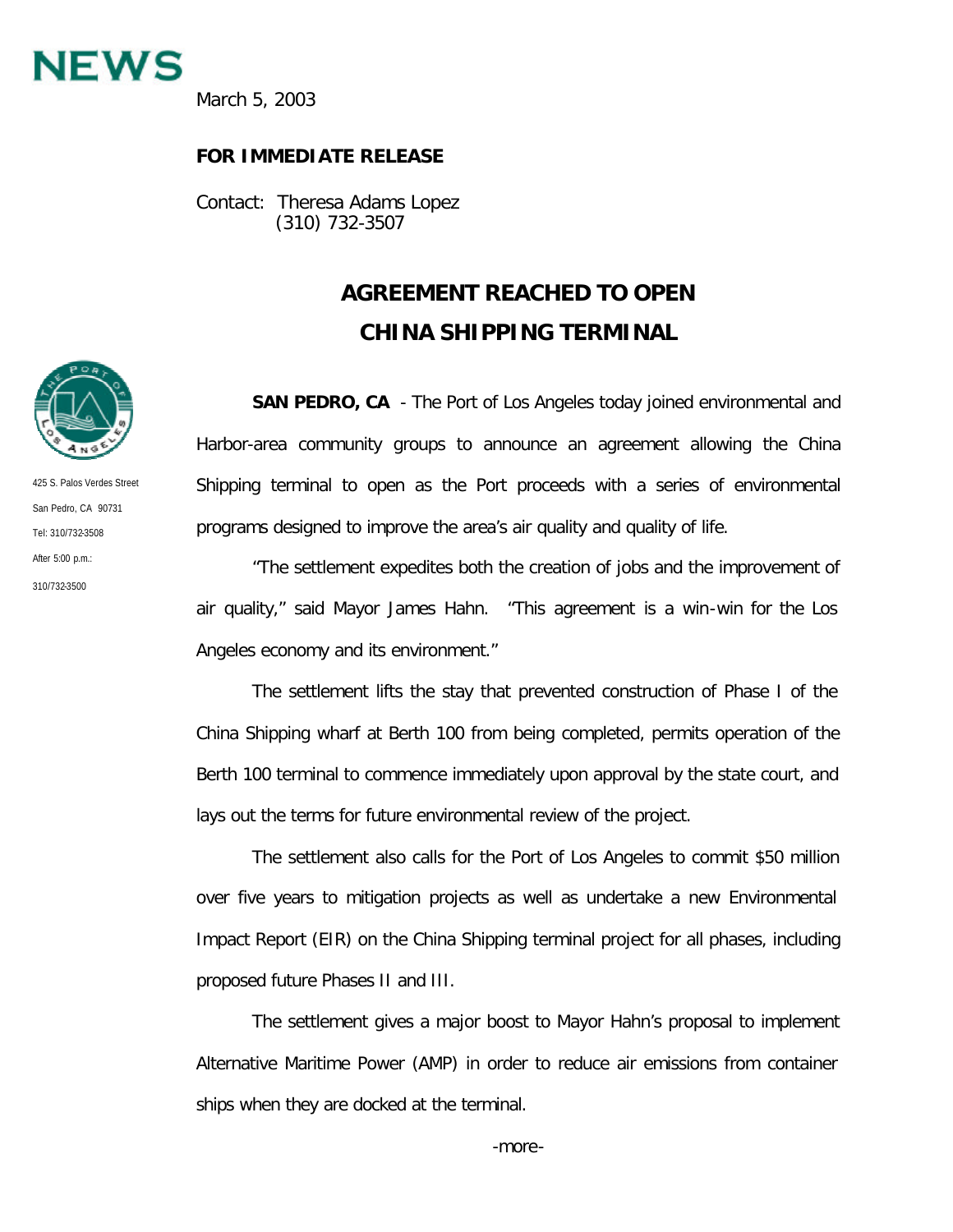## **Port Lawsuit Settled 2-2-2**

"I am pleased to have this agreement in place," stated Mayor Hahn, "and happy that the Port is working to be a positive contributor to the quality of life of its neighbors. The mitigation measures included in the agreement will go a long way in this regard."

"Today is a victory of the communities surrounding the Port of Los Angeles," said Councilwoman Janice Hahn. "This settlement is about clean air, healthy neighborhoods and environmental mitigation for the people of the Harbor area. With this settlement, it is obvious that we can have both a port that is a leader in international trade and communities who are safe, healthy and justly compensated for Port activities."

"I have always advocated that the Port needs to be a good neighbor and coexist with the San Pedro and Wilmington communities," said City Attorney Rocky Delgadillo. "The good news is this settlement allows the Port to continue conducting its core business, drive Los Angeles' economy and improve the air quality in the Harbor."

 "The Board of Harbor Commissioners is committed to working with the community to balance the business needs of the Port with the community's needs. Both sides came together and we forged an agreement that benefits the harbor environment as well as the economy," said Harbor Commission President Nicholas Tonsich.

The agreement specifically calls for:

- $\blacklozenge$ Preparation of a project-specific environmental review for the China Shipping Project
- $\bigcirc$ Use of alternative fuels for container handling equipment at the new terminal

-more-